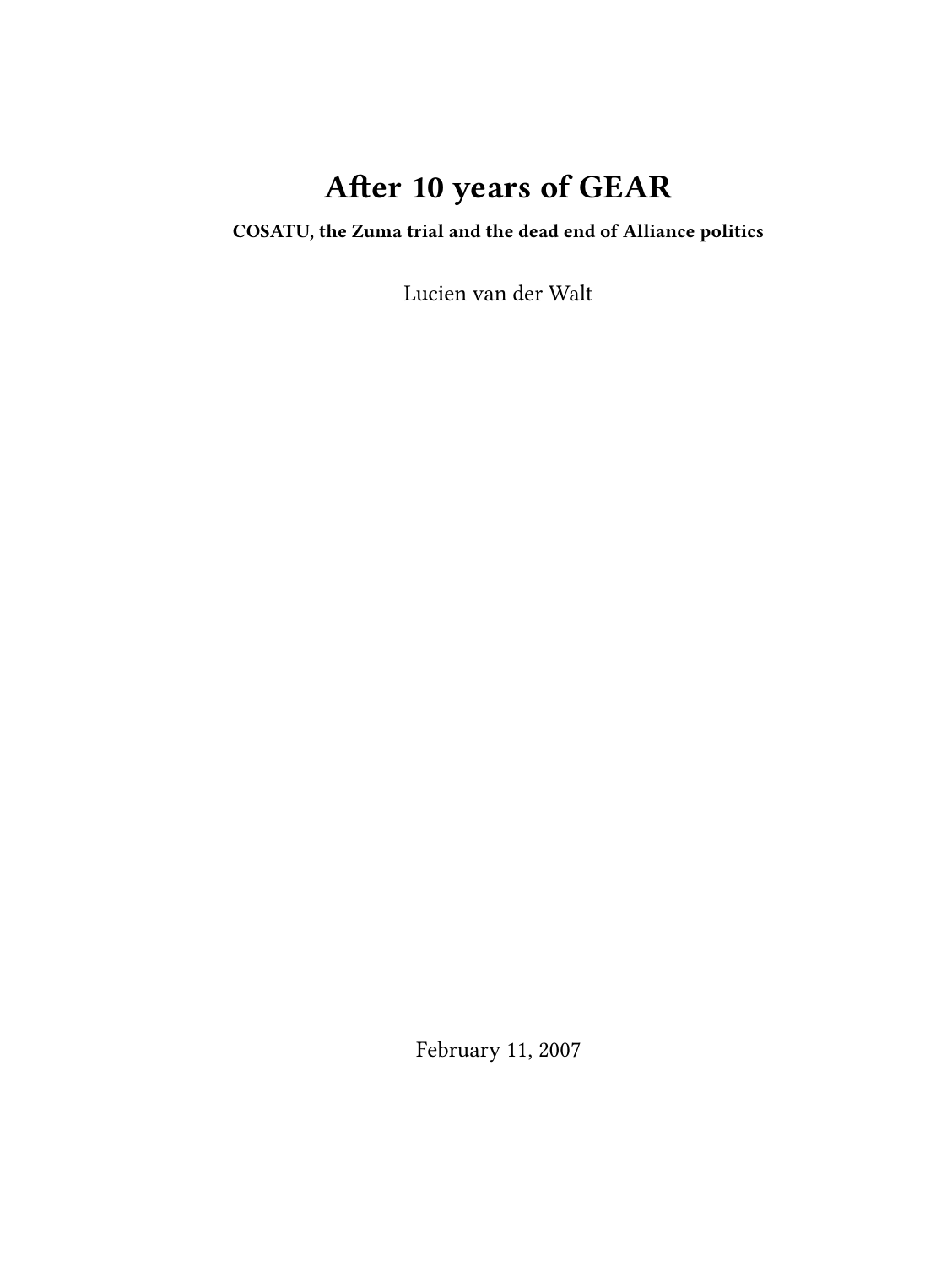# **Contents**

| EXODUS WITHOUT A MAP $\ldots \ldots \ldots \ldots \ldots \ldots \ldots \ldots \ldots \ldots \ldots \ldots 5$ |  |
|--------------------------------------------------------------------------------------------------------------|--|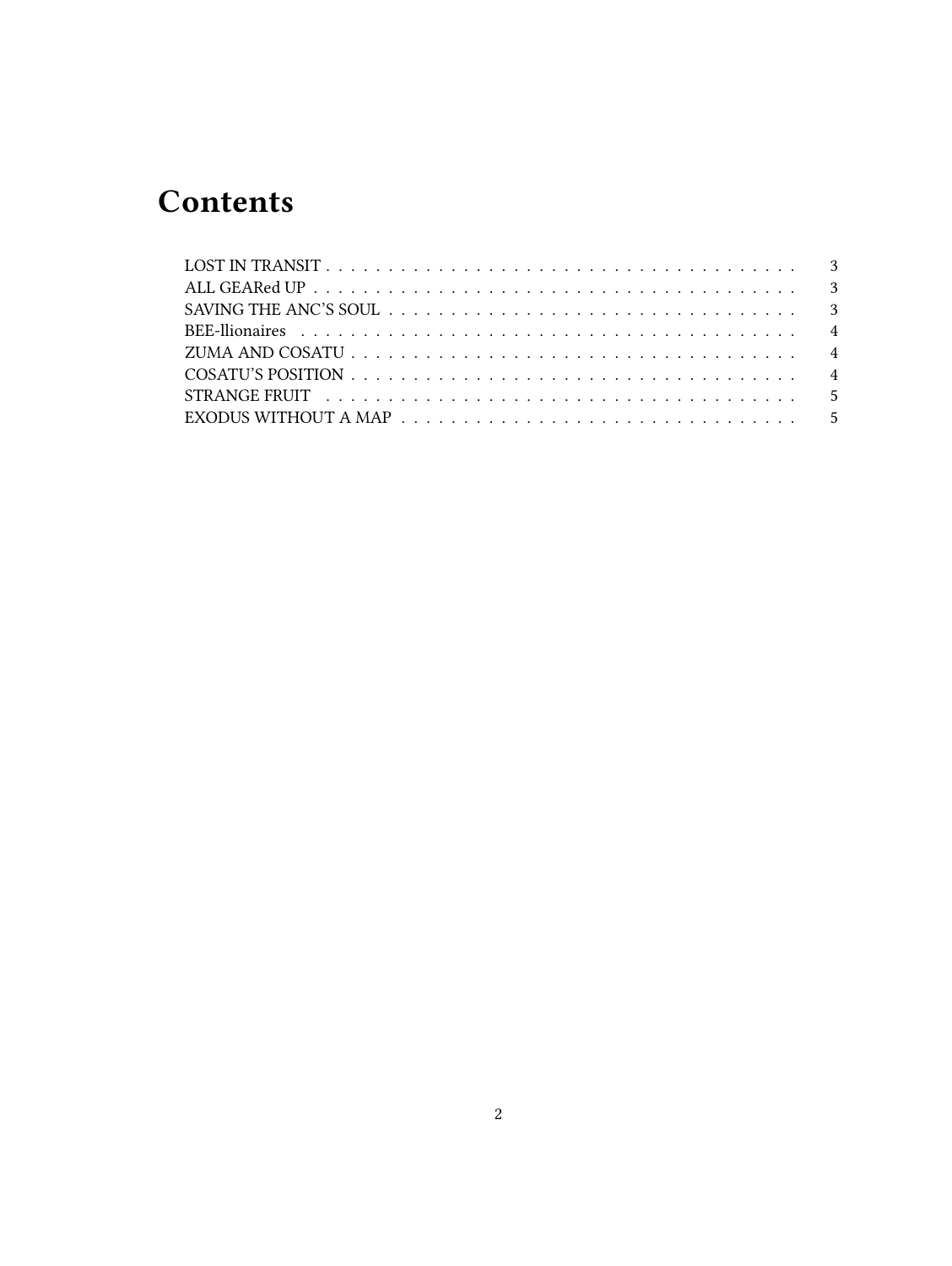South Africa's transition, as we stated in Workers Solidarity in 1998, went sour a long time ago. Overthrowing apartheid was a tremendous victory, but not enough. It was soon overshadowed by the ANC's neo-liberal policies, which built on those adopted in the last years of the apartheid regime.

# <span id="page-2-0"></span>**LOST IN TRANSIT**

As an increasingly multiracial ruling class consolidated its position, the working class retreated. This retreat was — and remains — fundamentally a question of politics and strategy: COSATU and the SACP had no idea how to deal with the new situation. Having spent years believing the ANC would, like Moses, lead the people out of bondage in Egypt, they now found themselves in a strange new country. Apartheid was gone, but slavery was not. The supposed Moses now looked a lot like Pharaoh, but COSATU and the SACP remained part of the Tripartite Alliance.

#### <span id="page-2-1"></span>**ALL GEARed UP**

The miserable conditions in the townships continued, mass unemployment — which started in the 1970s — continued to grow, and neo-liberalism accelerated. 30% of TELKOM was privatised in 1996 and a further 20% was listed in 2003, and ESKOM and the SA Post Office were commercialised. While the GATT (now the World Trade Organisation) required tariff protection on telecommunications to fall to 20%, the government set itself the target of zero protection, and also opened up other controls over trade and capital movements. These approaches were consolidated in the 1996 Growth, Employment and Redistribution Strategy (GEAR), but did not start with it.

The unproductive financial sector shot up to 20% of the entire SA economy, although it employed only 1% of the workforce, while manufacturing and mining shrunk, with perhaps 1 million jobs lost in these sectors plus agriculture. The electricity and water grid was expanded, but with cost recovery applied, 10 million people suffered water cut-offs and 5 million were evicted.

#### <span id="page-2-2"></span>**SAVING THE ANC'S SOUL**

In this situation, COSATU and the SACP chose to try and save the unhappy marriage with the ANC. Afraid of being isolated from the seats of the mighty, flattered by pats on the head by ANC leaders, tempted by job offers, and unable to break with an almost religious loyalty to the ANC colours — and a well-established tendency to uncritically worship ANC leaders — union and Party policy makers spent fruitless years trying to redeem the ANC.

Reinforcing this approach was the longstanding, and seriously flawed, view that South Africa must have a two-stage "revolution": a "national democratic stage," led by the ANC, to end racism, followed by a "socialist stage," in a vague future.

"Intervening" in the ANC, "contesting" it, "saving" its soul: these were the terms used to justify this approach. The fact that the ANC was — and always had been — a capitalist party that aimed to open up, as Nelson Mandela stated back in 1956, "fresh fields for the development of a prosperous non-European bourgeois class," was ignored.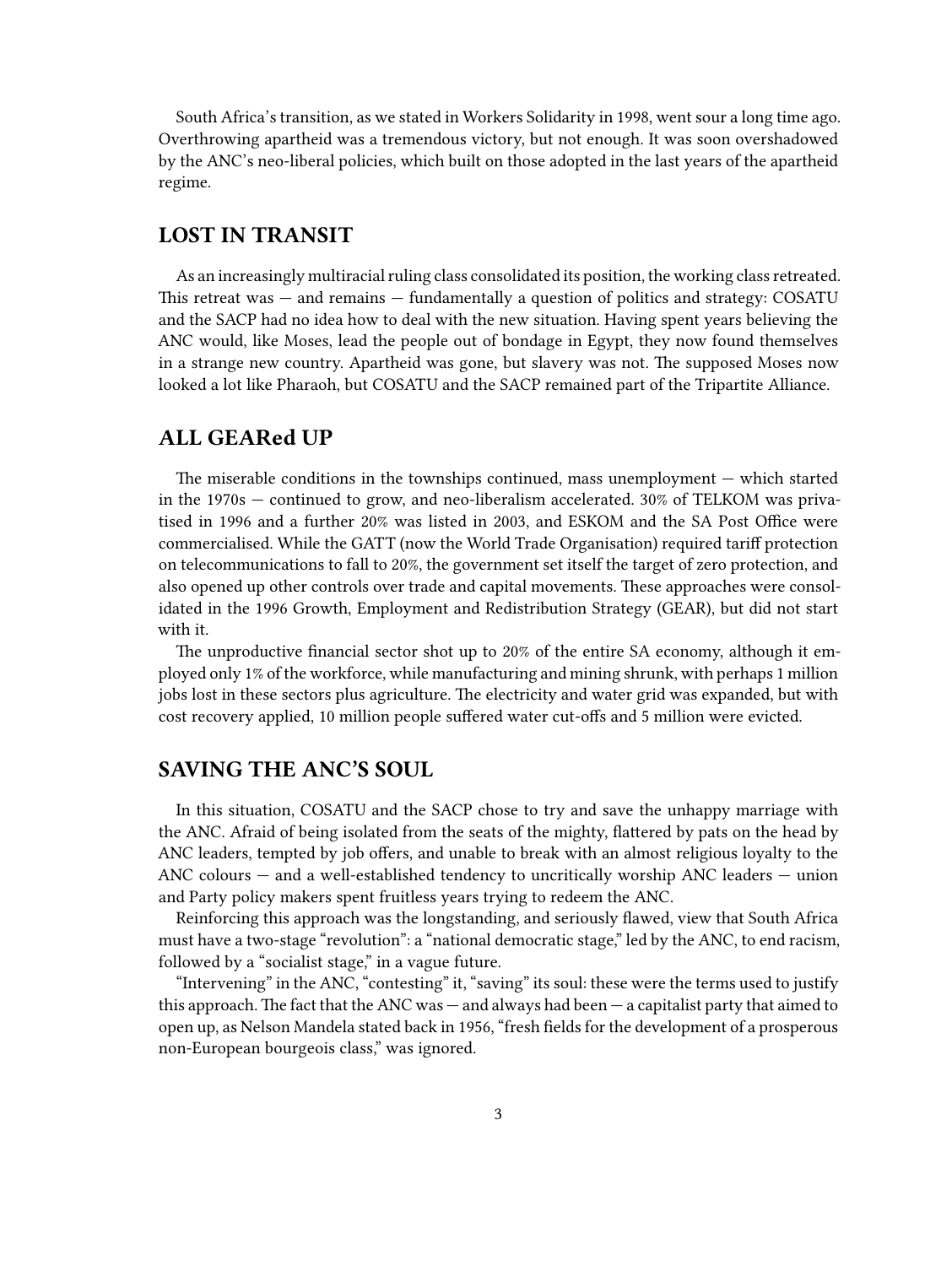#### <span id="page-3-0"></span>**BEE-llionaires**

The fact that the major debate within the ruling ANC after 1994 was on how to link neo-liberalism to Black Economic Empowerment (BEE) — the deliberate creation of the "non-European bourgeois class" — was ignored. The fact that the ANC had struck a deal with the apartheid-era ruling class, and had now joined it, was ignored.

COSATU and SACP positions moved from the naïve (the idea that the ANC would drop neoliberalism if only it would let COSATU provide good advice) to the paranoid (there was a conspiracy against "transformation"). For organisations that spoke in the language of class struggle, there was nothing in the way of a class analysis of the realities of the situation.

COSATU and the Party were ignored by the ANC, and periodically insulted — except at election times, when their financial support and influence were eagerly sought. After elections, of course, it was business as usual, with South Africa's particularly vile brand of capitalism flourishing. By 2006, the economy was booming, reaching 5% growth, the number of families with more than \$30 million each shot up four times, but the income of the bottom 40% of the population fell by nearly half.

#### <span id="page-3-1"></span>**ZUMA AND COSATU**

This situation has played out in the Jacob Zuma controversy. Zuma, a leading ANC member, deputy president of South Africa, and head of the State-sponsored "Moral Regeneration Campaign," was found to have been involved in corruption around the arms deal. His associate, Durban businessman Shabir Shaik, was found guilty in 2005, and Zuma himself now faces charges.

Mbeki, not a man to tolerate rivals in the ANC, used the opportunity to oust Zuma from office. Another bombshell followed, when Zuma was accused of raping a close family friend who, it transpired, was HIV-positive.

Now, it was fairly clear that corruption was not the main factor in Zuma's dismissal. His replacement in office, Phumzile Mlambo-Nguka, was almost immediately involved in a scandal. She used a Falcon 900 executive jet of the SA Air Force to take her husband, children and friends on a holiday to the United Arab Emirates. It was also clear that Mbeki, an autocrat of the first water, was more than happy to use the judiciary and the State intelligence services to resolve internal disputes in the ANC.

#### <span id="page-3-2"></span>**COSATU'S POSITION**

There was also nothing surprising in the fact that Zuma used every trick in the book to whip up support at the rape trial, ranging from crude Zulu nationalist appeals to a legal team that effectively put his accuser on trial. Mobilisations outside the courthouse drew in a wide range of groups, with many reactionary features, ranging from slogans like "Burn the Bitch" to placards saying "No Woman for President."

A whole cult was built up around Zuma. The Friends of Jacob Zuma stated: "We, the people, will ensure that this man of honour, who dedicated his life to liberating us, will finally have the right to defend himself." One protestor carried a cross, with a Zuma picture, claiming that this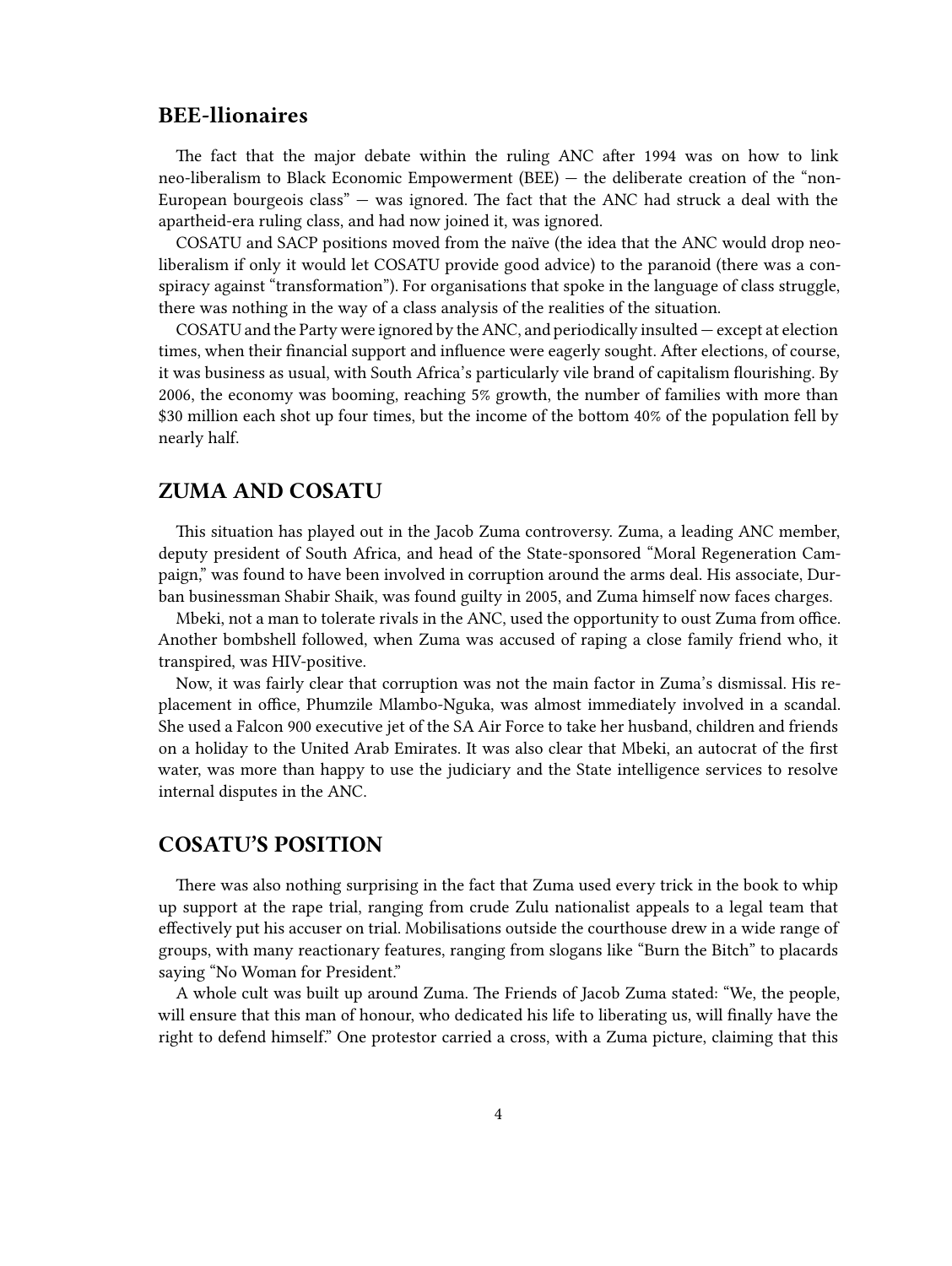"man of honour" was being persecuted "just like" another "man of honour," Jesus Christ. This seems ridiculous, but it was typical of the Zuma mobilisations.

What was most surprising — at least at first glance — was COSATU's almost uncritical support for Zuma during 2005 and 2006. The SACP was a bit more divided, but its Youth League was in the forefront of the Zuma mobilisation and the Friends of Jacob Zuma organisation.

# <span id="page-4-0"></span>**STRANGE FRUIT**

This seems strange at first, but it is the logical outcome of the dead end in which COSATU and the SACP find themselves after ten years of "engaging" the ANC, after ten years of futile complaints about GEAR, after ten years of COSATU policy documents gathering dust at Shell House.

Unable to break with the ANC, and unable to change it, the union and the Party placed their hopes in Zuma. Zuma had never uttered a word against GEAR, against capitalism or against neoliberalism but he had one good point: he was not Mbeki, and it was hoped that he might be a new Moses to lead the people. After all, according to COSATU and SACP thinking, there must always be a great leader: the masses need to be led.

The "support for Cde Jacob Zuma," Blade Nzimande of the SACP recently told the NUM, exposed popular opposition to the crises of corruption, factionalism and personal careerism" in the ANC, "crises" that were "inherent in trying to build a leading cadre based on capitalist values and the symbiotic relationship between the leading echelons of the state and emerging black capital." The Party Youth League grandly stated that "Our defence and support for Jacob Zuma is the defence of the constitution."

Meanwhile, speaking of the upcoming Zuma corruption trial, Zweli Vavi of COSATU called for Zuma to be reinstated in his positions: ""We will ensure that whenever comrade Zuma appears in court, our people will demonstrate en-masse."

# <span id="page-4-1"></span>**EXODUS WITHOUT A MAP**

Nothing can better express the bankruptcy of the political outlook of COSATU and the SACP than these positions. Zuma is no different to Mbeki: another rich politician, another false Messiah who misleads the working class, another ANC scoundrel who would implement GEAR as much as Mbeki. In no way whatsoever would he break with the ANC policy of developing "a leading cadre based on capitalist values" and a "symbiotic relationship between the leading echelons of the state and emerging black capital."

However, there is nothing surprising about the COSATU and SACP position. Bound to the ANC by fear, flattery and a failed strategy — the two-stage theory that the ANC will open the door to socialism — and blinded by its traditional devotion to Congress and its leaders, the two organisations remain in a dead end. The fact that many of their leaders are only too eager to join the ANC leadership at the capitalist feast does not help either. In this situation, support for Zuma is certainly tragic but almost inevitable.

Support for Zuma allows the ANC to remain sacred and untouchable, and the politics of relying on a saviour untouched. A hard look at the nature of the transition can be avoided, and a serious struggle against capitalism postponed, yet again. All problems could be blamed on Mbeki and his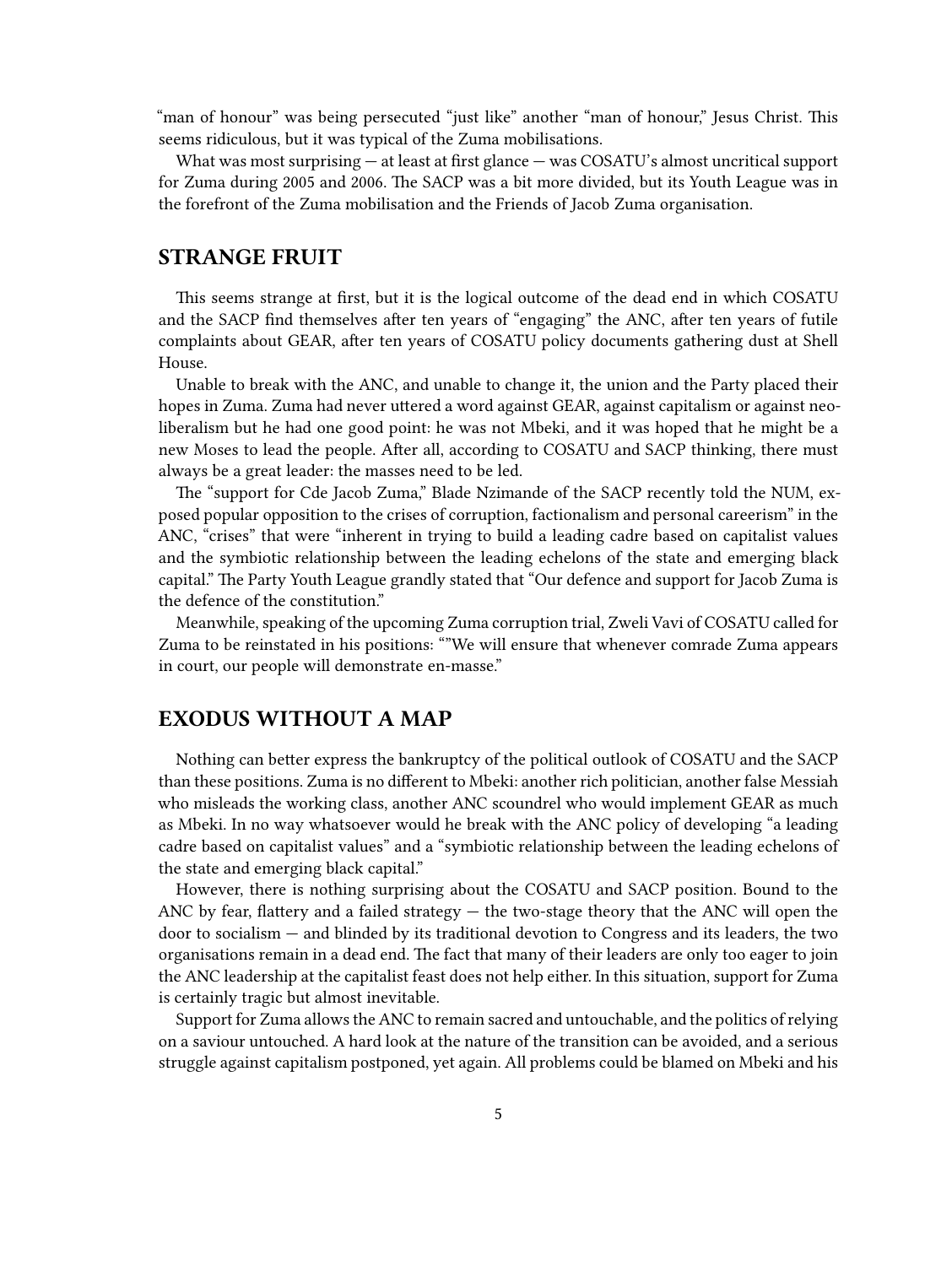faction: Zuma has been discovered to represent the shining soul of the ANC; Mbeki became Satan overnight. In return for COSATU and SACP backing in the Alliance and internal ANC battles, the structures hoped Zuma might — just might — be nicer than Mbeki and might — just might listen to the working class for a while.

This is what the pro-Zuma mobilisations by working class organisations mean. The outcome of a disastrous politics, they don't take the working class out of the dead end that loyalty to the ANC involves. The only way out is a break with the ANC, not a false choice between Mbeki and Zuma. The ANC is not the solution: it is a large part of the problem faced by the workers and the poor.